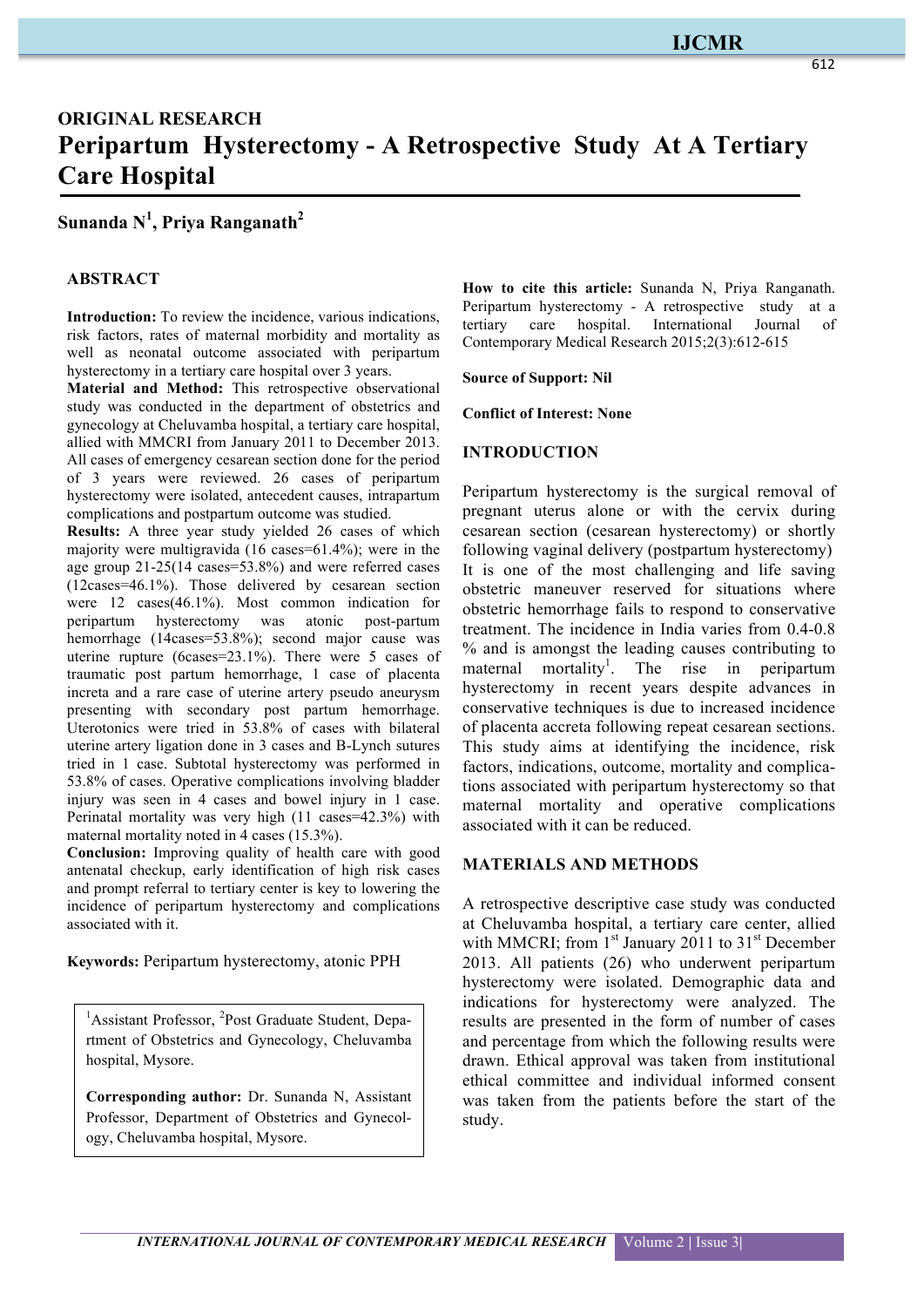## **STATISTICAL ANALYSIS**

Data was entered into epidata and analyzed using epi info. Discriptive statistics was used to generate results.

# **RESULTS**

There were 26 cases of peripartum hysterectomy amongst the 39,551 number of deliveries in the three year study period, giving an incidence of 0.065% percentage. The youngest age at peripartum hysterectomy in our study group was 19 years, of the three cases who underwent hysterectomy in view of atonic postpartum hemorrhage. Oldest was 35 years of age, for ruptured uterus. Mean age of hysterectomy being 23 years with maximum number between 21-25 yrs (14 cases or 53.8%) (Table-1)

With regards to parity, 21 cases were multiparous. The highest parity was G8P5L2 A2 with 34 weeks with intrauterine fetal demise who delivered by vaginal route and later developed atonic PPH. 46.1% of the cases were referred with 23.1% of unbooked cases, not having received any antenatal care (Table-2).

Subtotal hysterectomy was done in 53.8% of cases. It is preferred as it is technically easier, with shorter operating time, less blood loss and urological injury and lower morbidity. However it is associated with cervical stump bleeding and need for cervical cytology later. Total hysterectomy is preferred in cases of placental pathology. Average intraoperative blood loss was 1500-2000ml (42.3%). Blood loss over 2000 ml was seen in cases that ended up with maternal mortality (Table-3)

Amongst the 26 cases that underwent hysterectomy, in 12 cases or 46.1% of cases the mode of delivery was by emergency cesarean section & 7 cases had spontaneous deliveries and 7 cases were induced with prostaglandin gel (PGE2) (Table-4).

Amongst the causes, the most common cause in our study was atonic PPH (Table-5).There were 3 cases of placenta previa of which 2 had spontaneous expulsion followed by atonic postpartum hemorrhage and 1 was a case of placenta increta. In 14 cases, uterotonics were used as a first line management of uterine atony. Uterine artery ligation was done in 3 cases with B-Lynch sutures applied in 1 case. Foley bulb tamponading was tried in 6 cases (Table 6). All the cases were singleton pregnancies. Forceps were applied in 2 cases. Both were referred cases, having colporrhexis.

We had 1 case of placenta increta. The patient presented as G3P2L2 with 35 weeks with previous cesarean section with bleeding per vagina. Per op findings showed - Central placenta previa extending along the anterior surface of scarred uterus. Placenta was removed in piecemeal. When bleeding persisted, peripartum hysterectomy was done.

In 1 rare case of uterine artery pseudo aneurysm, patient presented as P2L2 post partum day 20 with secondary post partum hemorrhage in shock. After stabilizing the patient, Doppler studies showed uterine artery pseudo aneurysm at the level of isthmus. Uterine artery embolisation was planned but unfortunately patient had severe hemorrhage and went into shock. A decision to do peripartum hysterectomy was taken.

Post operative complications and morbidity was high. Anemia was seen in 80.7% of cases, with shock seen in 53.8% of cases. 15.3% of cases had postpartum sepsis. 23.1% of cases went into disseminated intravascular coagulation (Table 7)

Average duration of hospital stay was 15-20 days with longest duration being 28 days. 53.8% of cases had a stay more than 10 days with long recovery period. 3 cases of re-laparotomy were seen. Bladder injury was seen in 4 cases with 1 case requiring ureteric stenting. Maternal mortality was seen in 4 cases with perinatal mortality in 11 cases (Table 7)

| Age       | <b>No Of Cases</b> | Percentage |
|-----------|--------------------|------------|
| 21-25     | 14                 | 53.8       |
| $26 - 30$ |                    | 38.4       |
| 31-35     |                    |            |

**Table-1:** Age Incidence

| Parity        | <b>No Of Cases</b> | Percentage |
|---------------|--------------------|------------|
| Primi         |                    | 38.4       |
| 72            |                    | 30.7       |
| $\epsilon$ G2 |                    | 30.7       |

**Table-2:** Parity

| <b>Type</b>              | <b>Number</b> | Percentage |  |  |
|--------------------------|---------------|------------|--|--|
| Total                    |               | 46.        |  |  |
| Subtotal                 |               | 53.9       |  |  |
| Table 2. Type of Curgory |               |            |  |  |

**Table-3:** Type of Surgery

|    | רר |
|----|----|
|    |    |
|    |    |
| 12 | 46 |
|    |    |
|    |    |

**Table-4:** Delivery Details

| Cause                |    | Number   Percenta |
|----------------------|----|-------------------|
|                      |    | ge                |
| Severe Uterine Atony | 14 | 53.8              |
| Rupture Uterus       |    | 23.1              |
| Placenta             |    |                   |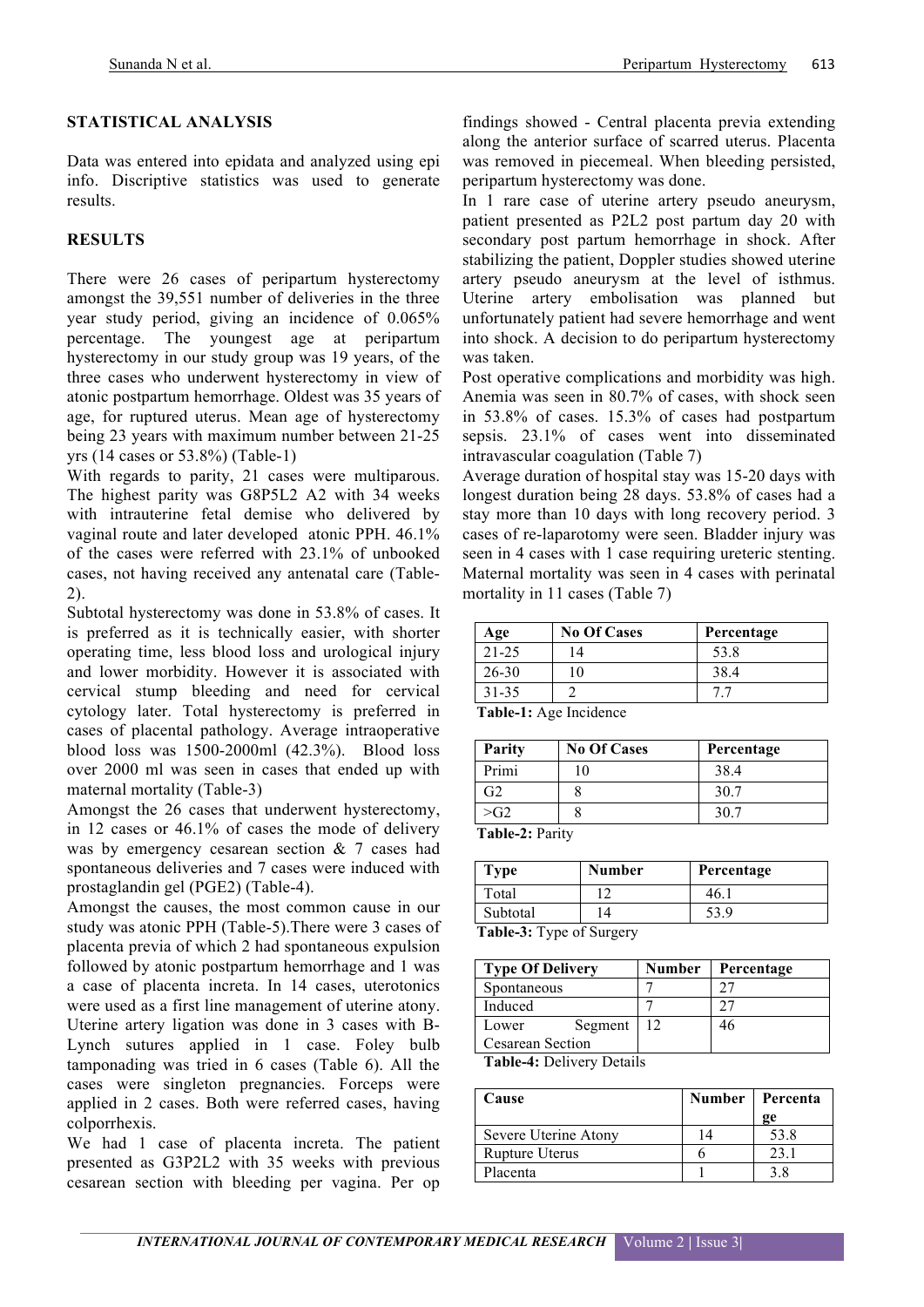| Previa/Increta/Percreta |      |        |       |
|-------------------------|------|--------|-------|
| Traumatic               | Post | Partum | 1 Q G |
| Hemorrhage              |      |        |       |
| Rare                    |      |        | 3 S   |

**Table-5:** Cause

| <b>Failure of Salvage</b>      | <b>Number</b> | Percenta |
|--------------------------------|---------------|----------|
| <b>Procedure</b>               |               | ge       |
| Uterotonics                    | 14            | 53.8     |
| Foley Bulb Tamponade           | 6             | 23.03    |
| Uterine Artery Ligation        |               | 11.5     |
| B-Lynch                        |               | 3.8      |
| Cho                            |               |          |
| Internal Iliac Artery Ligation |               |          |

**Table-6:** Salvage Procedures Attempted

| <b>Intraop Complication</b>   | <b>Number</b> | Percenta |
|-------------------------------|---------------|----------|
|                               |               | ge       |
| Bladder Injury                | 4             | 15.4     |
| <b>Bowel Injury</b>           |               | 3.8      |
| <b>Post Op Complication</b>   | <b>Number</b> | Percenta |
|                               |               | ge       |
| Anemia                        | 21            | 80.8     |
| Sepsis                        | 5             | 19.2     |
| Shock                         | 14            | 53.8     |
| Disseminated<br>Intravascular | 6             | 23.1     |
| Coagulation                   |               |          |
| Relaprotomy                   | 3             | 11.5     |
| Duration Of Stay >10 Days     | 14            | 53.8     |
| Outcome                       | <b>Number</b> |          |
| <b>Maternal Mortality</b>     | 4             |          |
| Perinatal Mortality           | 11            |          |

**Table-7:** Complications:

#### **DISCUSSION**

The first documented hysterectomy on a patient at cesarean section was performed by Horatio Storer in 1869. Edwardo Porro described the procedure in 1876 using an instrument called a cintrat's constrictor to control hemorrhage.<sup>2</sup> Even today emergency hysterectomy remains a life saving procedure in case of severe hemorrhage. Cesarean section rate is on a rise worldwide, and hence there is concomittent rise of placenta previa and accreta.

In a study done by Mesleh et al<sup>3</sup> in 1998 and Kwee et  $al<sup>4</sup>$  in 2005, the incidence of peripartum hysterectomy was 0.031% comparable to our study with the incidence of 0.065%. The most common indication for Emergency peripartum hysterectomy in the study was ruptured uterus. However in our study, the most common indication remains atonic postpartum hemorrhage indicating probably the nonavailability, non-utilization of potent oxytocics or increased incidence of placenta previa as the likely cause.

Rupture uterus is a serious obstetric emergency with high mortality and morbidity. It is largely preventable with early dectection and proper timing of surgery. Previously scarred uterus is the most common cause; others are grandmultiparity, injudicious use of oxytocics, prolonged second stage, uterine anomaly, low socioeconomic status etc. Post operative complications involving bladder injury are most common with cases of ruptured uterus as seen in our study. They are also associated with significant post op morbidity like infection, paralytic ileus, shock, renal failure and disseminated intravascular coagulation. With availability of good uterotonics, conservative measures to arrest bleeding should be tried initially before considering emergency peripartum hysterectomy. These include uterotonics like oxytocin, methergine, carboprost and misoprostol.Surgical measures like stepwise devascularization of uterus with uterine or hypogastric artery ligation, hemostatic sutures like B-lynch, CHO, Pereira, Gunasheela's technique; ovarian artery ligation and finally internal iliac artery ligation. Conservative management is of particular importance in patients who are young, have parity and hemodynamically stable. However, the results with such techniques are not promising. A study done by Yamani Zamzami  $TY$  et al<sup>5</sup> show a success rate of 39.4% with such procedure. The choice between conservative management and emergency peripartum hysterectomy should be individualized.

In our study, the number of subtotal hysterectomy is almost the same as total hysterectomy. In a study done by Murta et al<sup> $6$ </sup> there was no statistically significant differences between total and subtotal hysterectomy regarding operative time, need for transfusion and number of intraoperative and post operative complications, however , other authors have noted complaints of vaginal discharge, acyclical bleeding and need for cervical cytology.<sup>7</sup>

Ahmet yalinkaya et al $^{8}$  conducted a 16 year study on the outcomes of emergency peripartum hysterectomy in a medical hospital. They reported a maternal mortality of 13 out of 65 cases, 23 cases underwent relaparotomy and 11 cases of postoperative sepsis. Our study elicits similar picture with 4 maternal mortality and 3 cases of relaparotomy. However a very high rate of neonatal mortality of 42% was noted in our study.

Indications for peripartum hysterectomy has also evolved in response to availability of better antibiotics, blood banking techniques, multidisciplinary approach and availability of ventilator support.

#### **CONCLUSION**

Emergency obstetric hysterectomy is no doubt a life saving procedure for managing life threatening obstetric hemorrhage and uterine rupture. Good